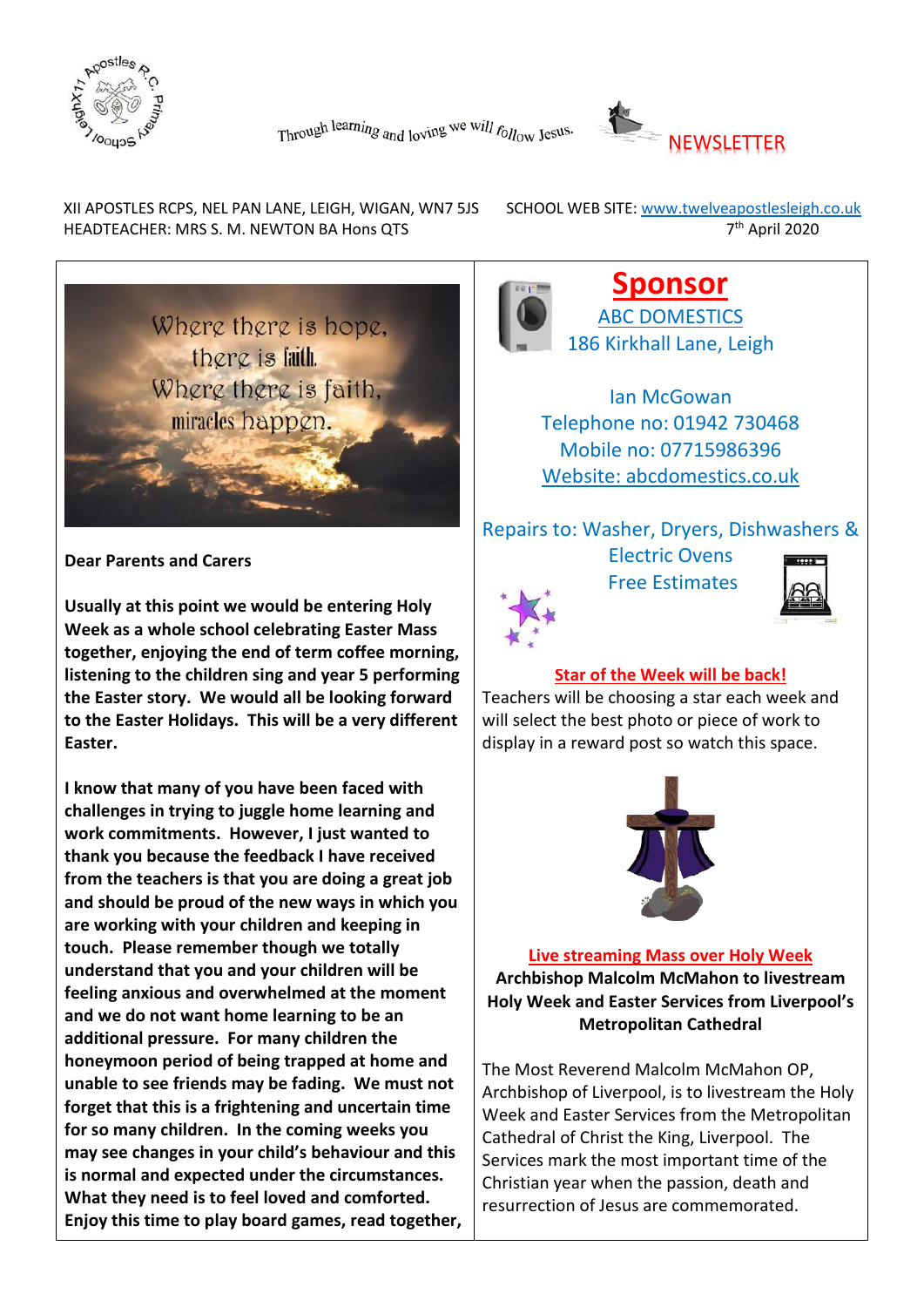**bake a cake, watch a movie together, paint draw and sing. Don't try and entertain your child at all times; it is also good for children to be bored at times giving them the opportunity to use their imagination.** 

**Please don't worry about them regressing at school. Remember all children will be in the same boat and they will be alright. When they are back in the classroom their teachers will work hard to meet their needs. They are expert at this.** 

**My final thought is this; your child's mental health and well-being will be more important than academic skills. How they felt during this time will stay with them forever.**

**The children's emails to me have been so uplifting so please encourage your child to share what they have been doing hellotomrsnewton@twelveapostlesleigh.co.uk**

**After Easter, our teachers will be in contact with pupils and will call them just to see how they are doing.**

**Look after yourselves and stay safe. God Bless Mrs Newton** 





The stream can be accessed from the Metropolitan Cathedral's website at: [www.liverpoolmetrocathedral.org.uk](http://www.liverpoolmetrocathedral.org.uk/)

The Archbishop says, 'This year our Holy Week devotions will have to be different as we rightly respect government restrictions. We cannot physically gather as a worshipping community, but livestreaming gives us the opportunity to join together spiritually in sincere prayer and devotion as we commemorate the passion, death and glorious resurrection of the Lord.'

**Services will be streamed as follows:**

| Palm Sunday                                                            | 5 April | 11.00 am           | Mass |
|------------------------------------------------------------------------|---------|--------------------|------|
| <b>Holy Thursday 9 April</b><br>of the Lord's Supper                   |         | 7.00 pm            | Mass |
| Good Friday 10 April<br><b>Commemoration of the Lord's Passion</b>     |         | 3.00 <sub>pm</sub> |      |
| Holy Saturday 11 April<br><b>Easter Vigil and First Mass of Easter</b> |         | 8.00 pm            | The  |
| <b>Easter Sunday 12 April</b>                                          |         | 11.00 am           | Mass |

# **Online Safety DFE Updates**

**Update 1st April Guidance for parents and carers: keeping children safe online.**

**The DfE have updated information for parents and carers to include a section on keeping children safe online. It provides links to online resources that will help support parents and carers in keeping their children safe online.**

**Full details can be found in section 6.3 of the guidance for parents and carers on the closure of educational settings:**

**[https://www.gov.uk/government/publications/](https://www.gov.uk/government/publications/closure-of-educational-settings-information-for-parents-and-carers) [closure-of-educational-settings-information-for](https://www.gov.uk/government/publications/closure-of-educational-settings-information-for-parents-and-carers)[parents-and-carers](https://www.gov.uk/government/publications/closure-of-educational-settings-information-for-parents-and-carers)**

**Supporting Children's Mental Health DFE Update**